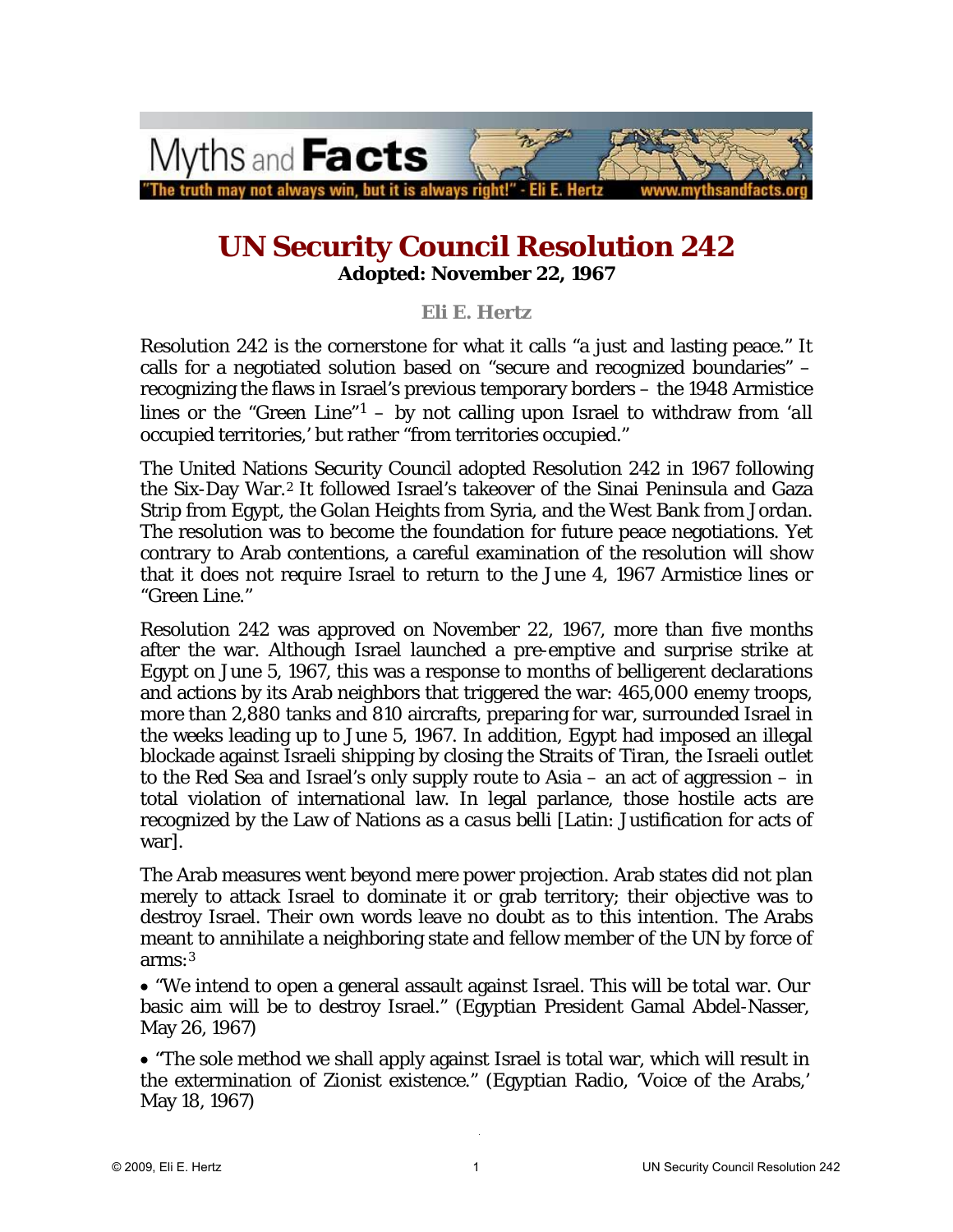• "I, as a military man, believe that the time has come to enter into a battle of annihilation." (Syrian Defense Minister Hafez al-Assad, May 20, 1967)

• "The existence of Israel is an error which must be rectified. ... Our goal is clear – to wipe Israel off the map." (Iraqi President Abdur Rahman Aref, May 31, 1967)

Arab declarations about destroying Israel were made preceding the war when control over the West Bank and the Gaza Strip (or Sinai and the Golan Heights) were not in Israel's hands, and no so-called Israeli occupation existed.

That is why the UN Security Council recognized that Israel had acquired the territory from Egypt, Jordan, and Syria not as a matter of aggression, but as an act of self-defense. That is also why Resolution 242 was passed under Chapter VI of the UN Charter rather than Chapter VII. As explained above, UN resolutions adopted under Chapter VI call on nations to *negotiate* settlements, while resolutions under the more stringent Chapter VII section deal with clear acts of aggression that allow the UN to enforce its resolutions upon any state seen as threatening the security of another state or states.

Although Resolution 242 refers to "the inadmissibility" of acquiring territory by war, a statement used in nearly all UN resolutions relating to Israel, Professor, Judge Stephen M. Schwebel, former President of the International Court of Justice (ICJ) in the Hague, explains that the principle of "acquisition of territory by war is inadmissible" must be read together with other principles:

"… namely, that no legal right shall spring from a wrong, and the Charter principle that the Members of the United Nations shall refrain in their international relations from the threat or use of force against the territorial integrity or political independence of any State."[4](#page-6-1)

Resolution 242 immediately follows to emphasize the "need to work for a just and lasting peace in which every state in the area can live in security."

While Resolution 242 may call upon Israel to withdraw from territory it captured during the war, the UN recognized that Israel cannot return to the non-secure borders existing before the Six-Day War that invited aggression – frontiers that the usually mild-mannered and eloquent former Israeli diplomat, the late Abba Eban, branded "Auschwitz borders."

## **The Meaning of the Words "All" & "The"**

As noted above, the UN adopted Resolution 242 in late November 1967, five months after the Six-Day War ended. It took that long because intense and deliberate negotiations were needed to carefully craft a document that met the Arabs' demand for a return of land, and Israel's requirement that the Arabs recognize Israel's legitimacy, to make a lasting peace.

It also took that long because each word in the resolution was deliberately chosen, and certain words were deliberately omitted, according to negotiators who drafted the resolution.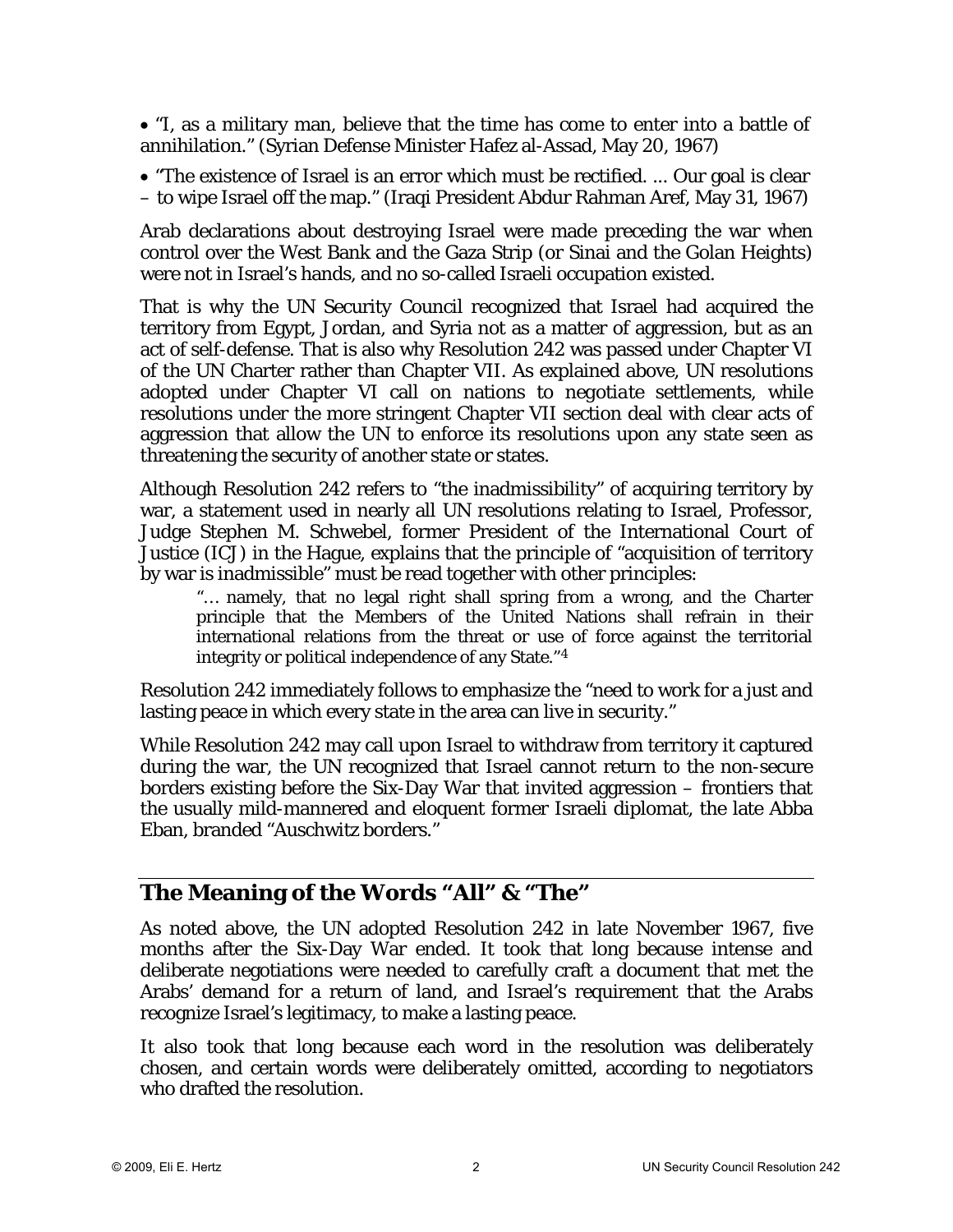So although Arab officials *claim* Resolution 242 requires Israel to withdraw from *all* territory it captured in June 1967, nowhere in the resolution is that demand delineated. Nor did those involved in the negotiations and drafting of the resolution want such a requirement. Instead, they say Resolution 242 explicitly and intentionally omitted the terms '*the* territories' or '*all* territories.'

The wording of UN Resolution 242 clearly reflects the contention that none of the territories were occupied territories taken by force in an unjust war.

Because the Arabs were clearly the aggressors, nowhere in UN Security Council Resolutions 242 is Israel branded as an *invader* or *unlawful occupier* of the territories.

The minutes of the six month 'debate' over the wording of Resolution 242, as noted above, showing that draft resolutions attempted to brand Israel an aggressor and illegal occupier as a result of the 1967 Six-Day War, were all defeated by either the UN General Assembly or the Security Council.

Professor Eugene Rostow, then U.S. Undersecretary of State for Political Affairs, went on record in 1991 to make this clear:

"Resolution 242, which as undersecretary of state for political affairs between 1966 and 1969 I helped produce, calls on the parties to make peace and allows Israel to administer the territories it occupied in 1967 until 'a just and lasting peace in the Middle East' is achieved. When such a peace is made, Israel is required to withdraw its armed forces 'from territories' it occupied during the Six-Day War - not from 'the' territories nor from 'all' the territories, but from some of the territories, which included the Sinai Desert, the West Bank, the Golan Heights, East Jerusalem, and the Gaza Strip."

#### Professor Rostow continues and describes:

"Five-and-a-half months of vehement public diplomacy in 1967 made it perfectly clear what the missing definite article in Resolution 242 means. Ingeniously drafted resolutions calling for withdrawals from 'all' the territories were defeated in the Security Council and the General Assembly. Speaker after speaker made it explicit that Israel was not to be forced back to the 'fragile' and 'vulnerable' Armistice Demarcation Lines ['Green Line'], but should retire once peace was made to what Resolution 242 called 'secure and recognized' boundaries …"[5](#page-6-1)

Lord Caradon, then the United Kingdom Ambassador to the UN and the key drafter of the resolution, said several years later:

"We knew that the boundaries of '67 were not drawn as permanent frontiers; they were a cease-fire line of a couple decades earlier. We did not say the '67 boundaries must be forever."

#### Referring to Resolution 242, Lord Caradon added:

"The essential phrase which is not sufficiently recognized is that withdrawal should take place to secure and recognized boundaries, and these words were very carefully chosen: they have to be secure and they have to be recognized. They will not be secure unless they are recognized. And that is why one has to work for agreement. This is essential. I would defend absolutely what we did. It was not for us to lay down exactly where the border should be. I know the 1967 border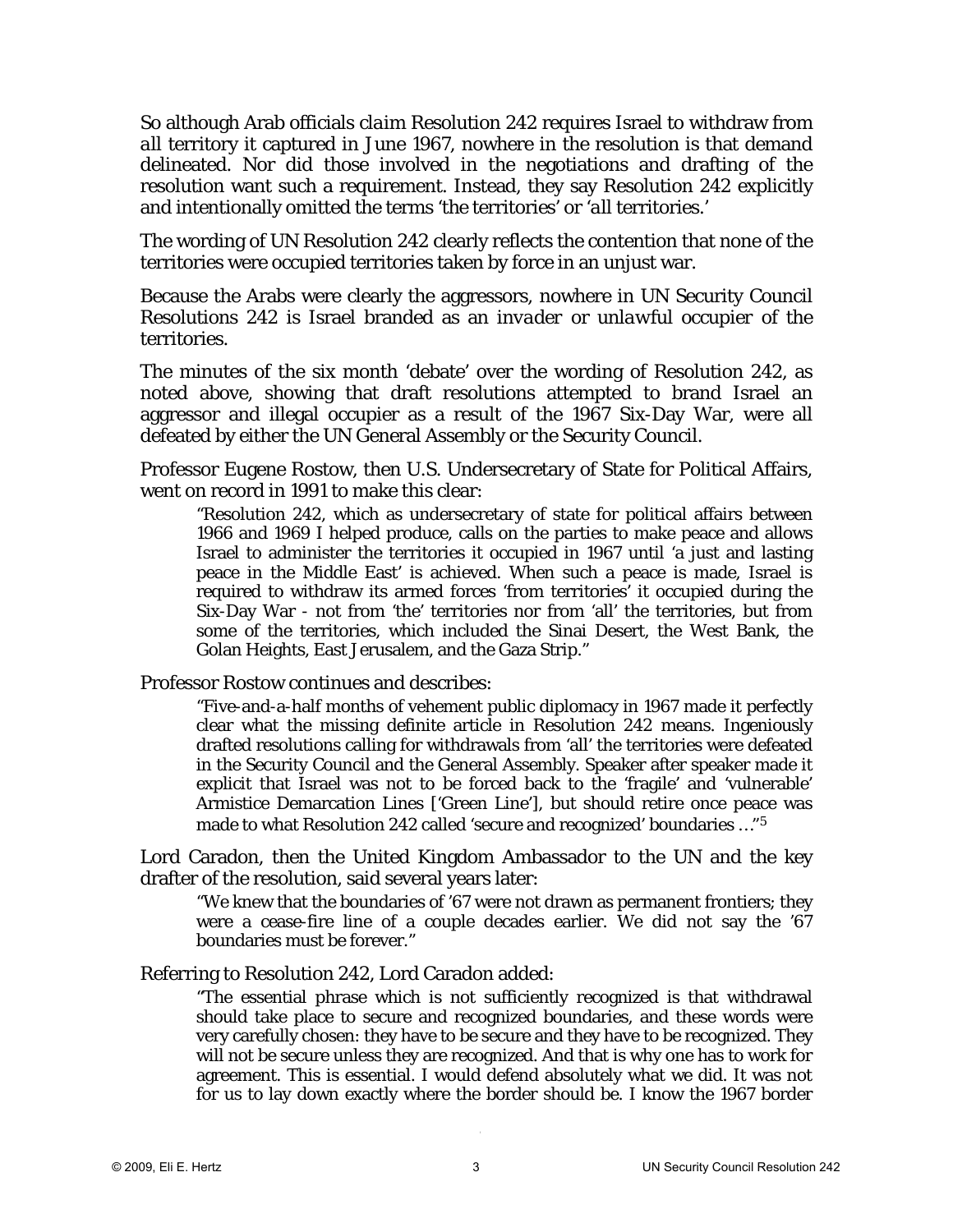very well. It is not a satisfactory border, it is where troops had to stop in 1947, just where they happened to be that night, that is not a permanent boundary ... " $6$ 

In a 1974 statement he said:

"It would have been wrong to demand that Israel return to its positions of 4 June 1967. … That's why we didn't demand that the Israelis return to them and I think we were right not to."[7](#page-6-1)

It is true, as Arab leaders correctly note, that certain suggested *drafts* of Resolution 242 exist that contain that tiny controversial "the" in reference to territories. Arab leaders say this proves that Israel must withdraw from all territories captured in 1967. However, those versions of the resolution are in French. *Under international law, English-language versions are followed and accepted as the conclusive reference point*, and French versions are not.

Arthur J. Goldberg,<sup>[8](#page-6-1)</sup> the U.S. Ambassador to the UN in 1967 and a key draftee of Resolution 242, stated:

"The notable omissions in language used to refer to withdrawal are the words *the*, *all,* and the *June 5, 1967 lines*. I refer to the English text of the resolution. The French and Soviet texts differ from the English in this respect, but the English text was voted on by the Security Council, and thus it is determinative. In other words, there is lacking a declaration requiring Israel to withdraw from the (or all the) territories occupied by it on and after June 5, 1967. Instead, the resolution stipulates withdrawal from occupied territories without defining the extent of withdrawal. And it can be inferred from the incorporation of the words secure and recognized boundaries that the territorial adjustments to be made by the parties in their peace settlements could encompass less than a complete withdrawal of Israeli forces from occupied territories."<sup>[9](#page-6-1)</sup>

Political figures and international jurists have discussed the existence of "permissible" or "legal occupations." In a seminal article on this question, entitled *What Weight to Conquest,* Professor, Judge Schwebel wrote:

"A state [Israel] acting in lawful exercise of its right of self-defense may seize and occupy foreign territory as long as such seizure and occupation are necessary to its self-defense. … Where the prior holder of territory had seized that territory unlawfully, the state which subsequently takes that territory in the lawful exercise of self-defense has, against that prior holder, *better title*.

"As between Israel, acting defensively in 1948 and 1967, on the one hand, and her Arab neighbors, acting aggressively, in 1948 and 1967, on the other, Israel has the better title in the territory of what was Palestine, including the *whole of Jerusalem*, than do Jordan and Egypt."[10](#page-6-1)

Professor Julius Stone, a leading authority on the Law of Nations, has concurred, further clarifying:

"Territorial Rights Under International Law. ... By their [Arab countries] armed attacks against the State of Israel in 1948, 1967, and 1973, and by various acts of belligerency throughout this period, these Arab states flouted their basic obligations as United Nations members to refrain from threat or use of force against Israel's territorial integrity and political independence. These acts were in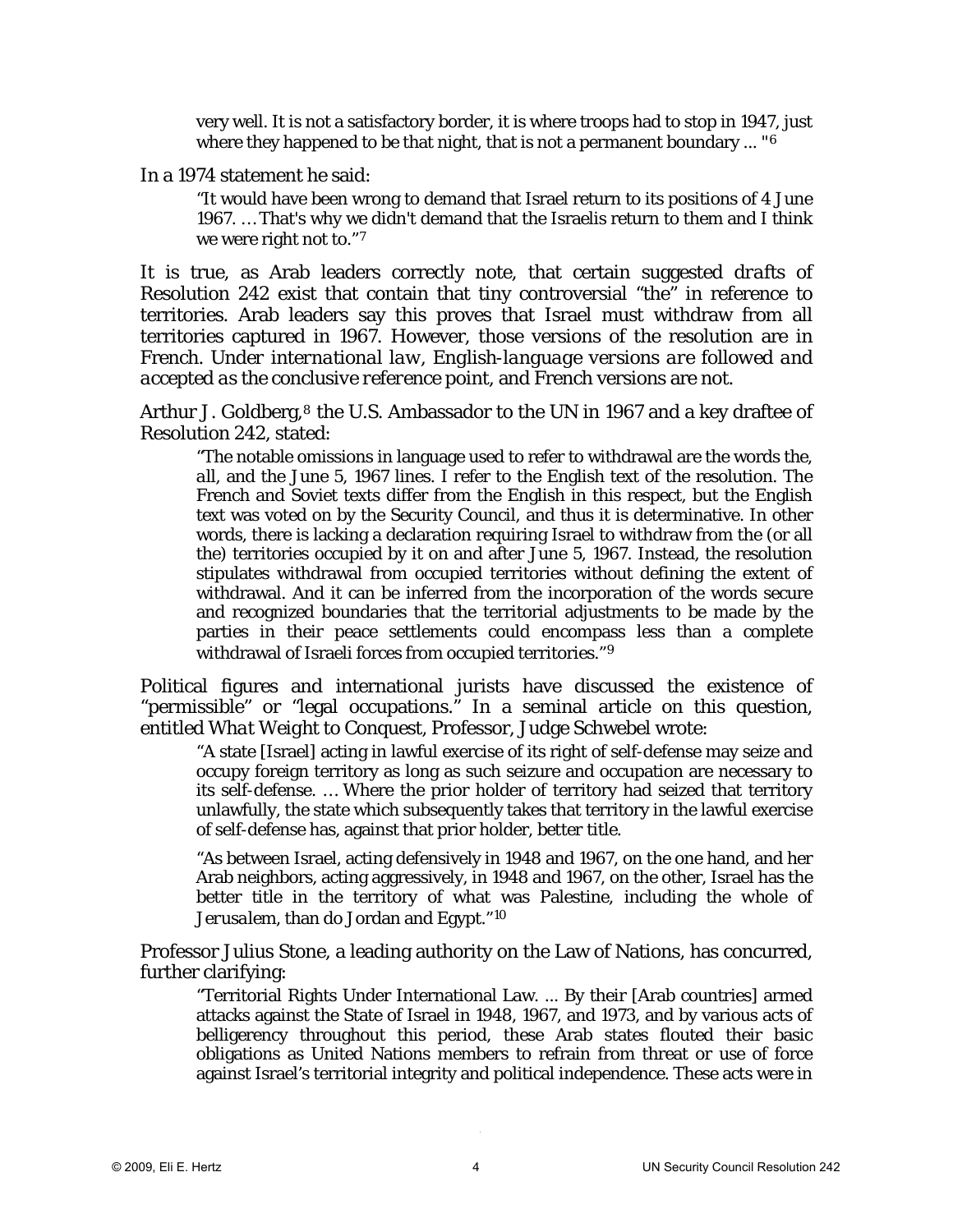flagrant violation inter alia of Article  $2(4)$  and paragraphs  $(1)$ ,  $(2)$ , and  $(3)$  of the same article."[11](#page-6-1)

*If the West Bank and Gaza were indeed occupied territory – belonging to someone else and unjustly seized by force – there could be no grounds for negotiating new borders.* 

# **The Drafting History of 242 Shows it Pertains to all Refugees – Jewish and Arab**

Lastly, Resolution 242 speaks of "a just settlement of the refugee problem," not 'the Palestinian or Arab refugee problem.' The history of the resolution shows that it was intentional and reflected recognition that the Arab-Israeli conflict created two refugee populations, not one. Parallel to the estimated 600,000 Arabs who left Israel, more than 899,000[12](#page-6-1) Jews fled from Arab countries in the aftermath of the 1948 war – 650,000 of them finding asylum in Israel.

A history of the behind-the-scenes work drafting the resolution shows that the former Soviet Union Ambassador Vasiliy Vasilyevich Kuznetsov sought to restrict the term 'just settlement' to Palestinian refugees only. But former U.S. Justice Arthur J. Goldberg, the American Ambassador to the UN who played a key role in the ultimate language adopted, pointed out:

"A notable omission in 242 is any reference to Palestinians, a Palestinian state on the West Bank or the PLO. The resolution addresses the objective of 'achieving a just settlement of the refugee problem.' This language presumably refers both to Arab and Jewish refugees, for about an equal number of each abandoned their homes as a result of the several wars."[13](#page-6-1)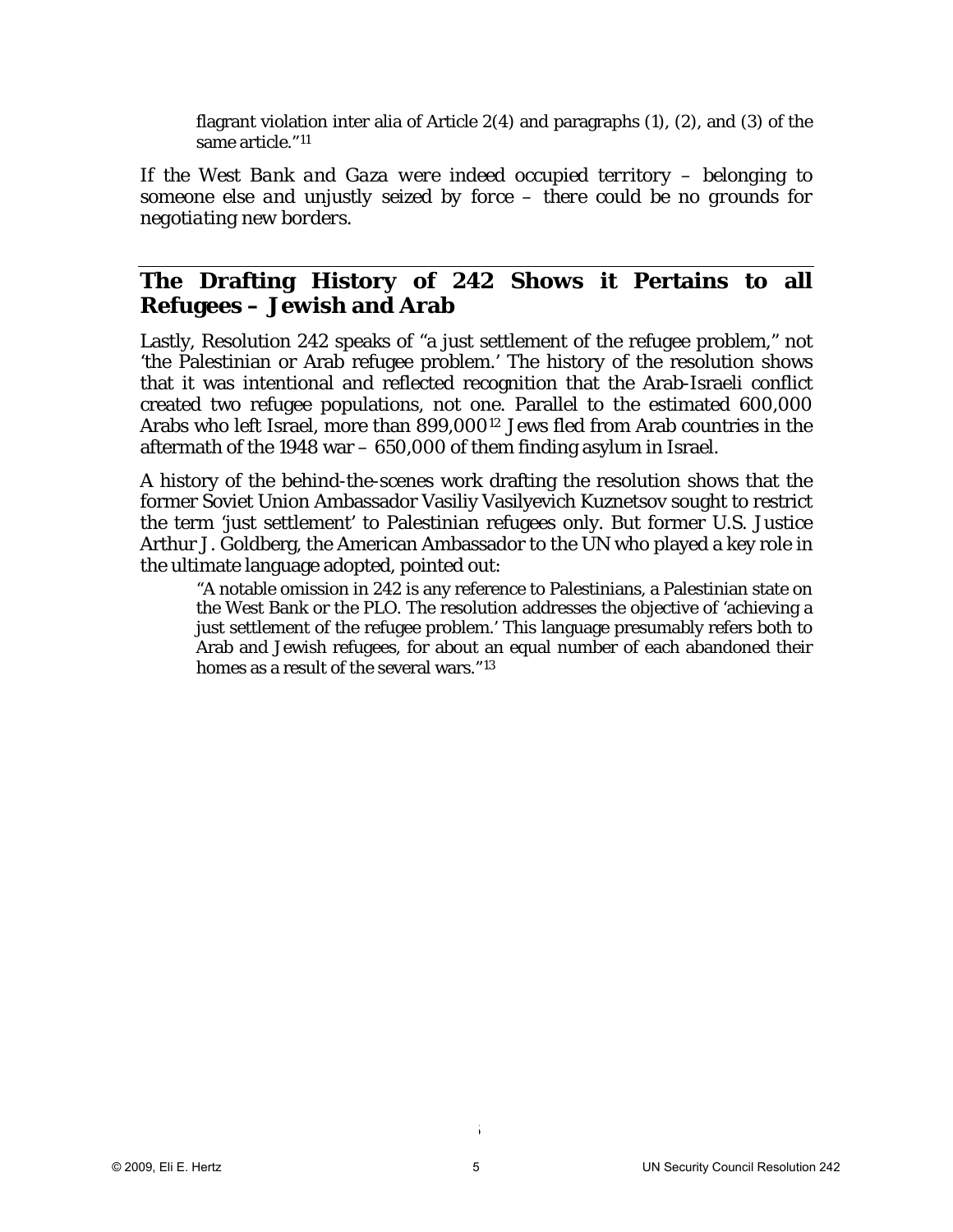### **Appendix A - UN Security Council Resolution 242 (1967) of 22 November 1967**

*The Security Council,*

*Expressing* its continuing concern with the grave situation in the Middle East,

*Emphasizing* the inadmissibility of the acquisition of territory by war and the need to work for a just and lasting peace in which every State in the area can live in security,

*Emphasizing further* that all Member States in their acceptance of the Charter of the United Nations have undertaken a commitment to act in accordance with Article 2 of the Charter,

1. *Affirms* that the fulfilment of Charter principles requires the establishment of a just and lasting peace in the Middle East which should include the application of both the following principles:

(i) Withdrawal of Israel armed forces from territories occupied in the recent conflict;

(ii) Termination of all claims or states of belligerency and respect for and acknowledgment of the sovereignty, territorial integrity and political independence of every State in the area and their right to live in peace within secure and recognized boundaries free from threats or acts of force;

#### 2. *Affirms further* the necessity

*(a)* For guaranteeing freedom of navigation through international waterways in the area;

*(b)* For achieving a just settlement of the refugee problem;

*(c)* For guaranteeing the territorial inviolability and political independence of every State in the area, through measures including the establishment of demilitarized zones;

3. *Requests* the Secretary-General to designate a Special Representative to proceed to the Middle East to establish and maintain contacts with the States concerned in order to promote agreement and assist efforts to achieve a peaceful and accepted settlement in accordance with the provisions and principles in this resolution;

4. *Requests* the Secretary-General to report to the Security Council on the progress of the efforts of the Special Representative as soon as possible.

*Adopted unanimously at the 1382 meeting*